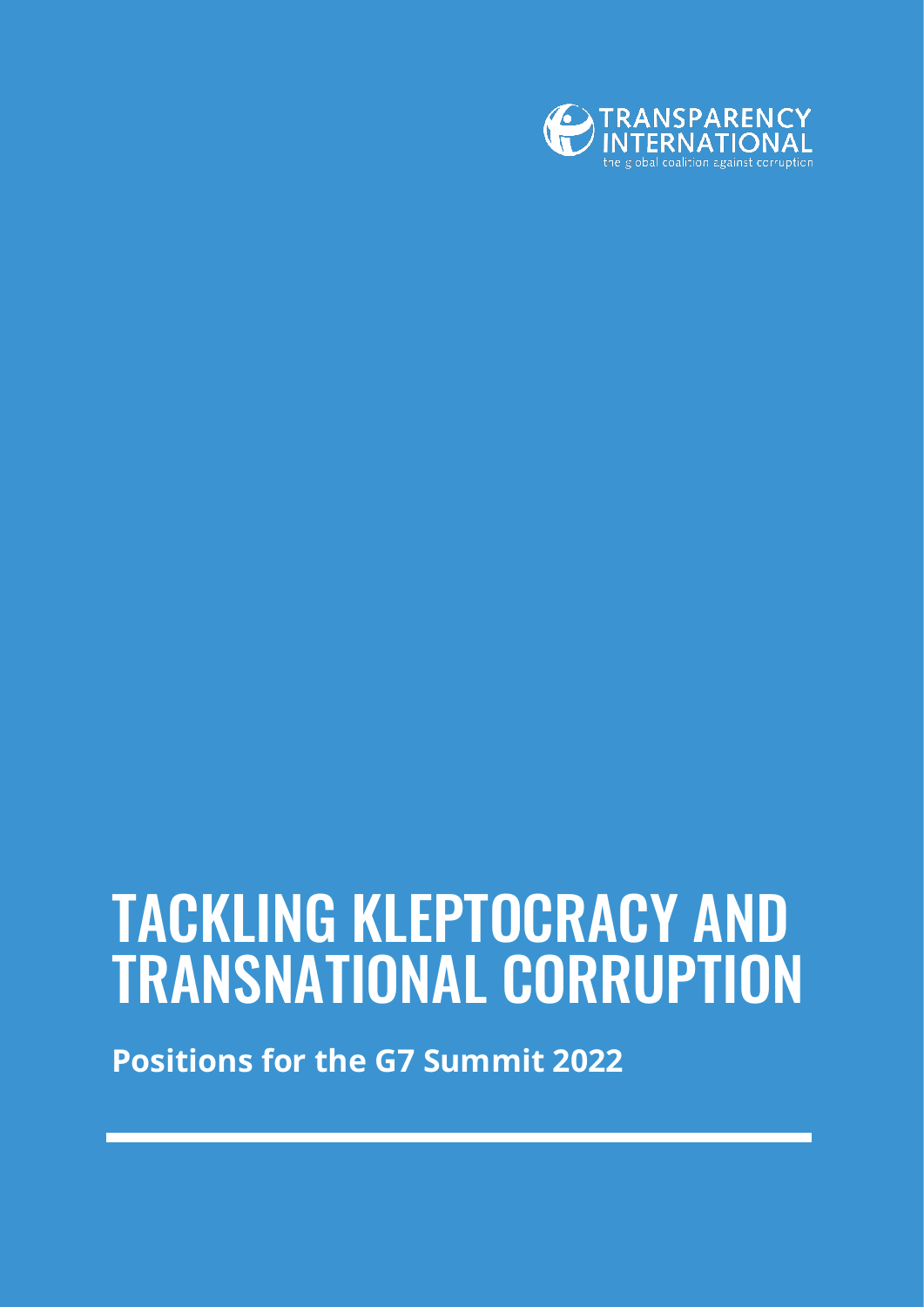# G7 POSITION PAPER

## RELEVANT COMMITMENTS

Throughout the years, G7 leaders have recognised the importance of tackling illicit financial flows, denying safe haven to corrupt actors and their money, and recovering stolen assets. 1

In September 2021, G7 interior and security ministers specifically highlighted the need for action on corruption, "including by sharing information on illicit financial activities, tackling the misuse of shell companies, and curtailing the ability of illicit actors … to hide wealth, including in real estate". 2 In the statement, they committed to strengthening international cooperation and the appropriate use of sanctions and visa restrictions in order to end impunity for the corrupt and stop them from hiding the proceeds of crimes.

G7 countries have also repeatedly committed to establishing and strengthening beneficial ownership registers as well as implementing and promoting the Financial Action Task Force (FATF) standards to tackle money laundering.<sup>3</sup>

In the aftermath of Russia's invasion of Ukraine, the G7 committed to find, restrain, freeze and seize the assets of individuals connected to Russia's unjustified and unprovoked military aggression, establishing a transatlantic Task Force – the Russian Elites, Proxies, and Oligarchs (REPO) Task Force.<sup>4</sup>

# THE CHALLENGE

G7 countries have been an attractive destination for kleptocrats and other corrupt actors to launder or hide stolen funds. This is because corrupt actors

tend to favour countries with a strong rule of law, political and economic stability, and advanced – yet opaque – financial services to keep their ill-gotten gains safe. To achieve impunity, they exploit weak defences against dirty money, the opacity of legal entities and arrangements, and the limited capacity of the authorities tasked with investigating and prosecuting crimes. They also rely on an array of private sector intermediaries ready and willing to help launder and invest stolen fortunes.

The challenges of effectively tracing suspect assets – be it to implement Russia-Ukraine sanctions or in the context of civil and criminal investigations – are many. It is not surprising that back in 2004 asset tracing was already highlighted by the then G8 as an area in need of improvement. 5 It is, however, puzzling that almost 20 years later many of the same shortcomings remain problematic across G7 countries.

Transparency International's new comparative analysis<sup>6</sup> has found that, in spite of previous commitments, significant transparency gaps across G7 countries allow rogue actors to continue secretly storing assets and undercut efforts to find them. Asset ownership remains opaque and national frameworks have serious shortcomings when it comes to extending and implementing anti-money laundering rules to non-financial gatekeepers.

Moreover, high-level commitments to collect, cooperate and share information have not yet sufficiently improved intelligence work. In most G7 countries, authorities have limited access to credible financial and company ownership information or face significant challenges in accessing information held in a foreign country. This challenge is exacerbated by poor resourcing of law enforcement,

<sup>&</sup>lt;sup>1</sup> See, for example: G7 (June 2014), The Brussels G7 [Summit Declaration;](https://ec.europa.eu/commission/presscorner/detail/en/MEMO_14_402) G7 (June 2021), G7 Finance Ministers [and Central Bank Governors Communiqué](https://www.gov.uk/government/publications/g7-finance-ministers-meeting-june-2021-communique/g7-finance-ministers-and-central-bank-governors-communique)

<sup>&</sup>lt;sup>2</sup> G7 (September 2021), **Statement against corruption and** [kleptocracies.](https://www.gov.uk/government/publications/g7-interior-and-security-ministers-meeting-september-2021/annex-3-statement-against-corruption-and-kleptocracies-accessible-version)

<sup>&</sup>lt;sup>3</sup> See, for example: G7 (May 2016), G7 Action to Fight [Corruption;](http://www.g7.utoronto.ca/summit/2016shima/action-plan-corruption-en.pdf) G7 (June 2021), [G7 Finance Ministers and](https://www.gov.uk/government/publications/g7-finance-ministers-meeting-june-2021-communique/g7-finance-ministers-and-central-bank-governors-communique)  [Central Bank Governors Communiqué](https://www.gov.uk/government/publications/g7-finance-ministers-meeting-june-2021-communique/g7-finance-ministers-and-central-bank-governors-communique)

<sup>4</sup> G7 (April 2022), [G7 Finance Ministers and Central Bank](https://www.mof.go.jp/english/policy/international_policy/convention/g7/g7_20220420.pdf)  Governors' Ss[tatement on Russia's war of aggression](https://www.mof.go.jp/english/policy/international_policy/convention/g7/g7_20220420.pdf)  [against Ukraine](https://www.mof.go.jp/english/policy/international_policy/convention/g7/g7_20220420.pdf)

<sup>&</sup>lt;sup>5</sup> G8 (June 2004), **Best practice principles on tracing**, [freezing and confiscation of](https://www.justice.gov/sites/default/files/ag/legacy/2004/06/03/G8_Best_Practices_on_Tracing.pdf) assets

<sup>6</sup> Transparency International (May 2022), *[Up to the task? The](https://www.transparency.org/en/publications/up-to-the-task-freezing-seizing-russia-dirty-money)  [state of play in countries committed to freezing and seizing](https://www.transparency.org/en/publications/up-to-the-task-freezing-seizing-russia-dirty-money)  [Russian dirty money](https://www.transparency.org/en/publications/up-to-the-task-freezing-seizing-russia-dirty-money)*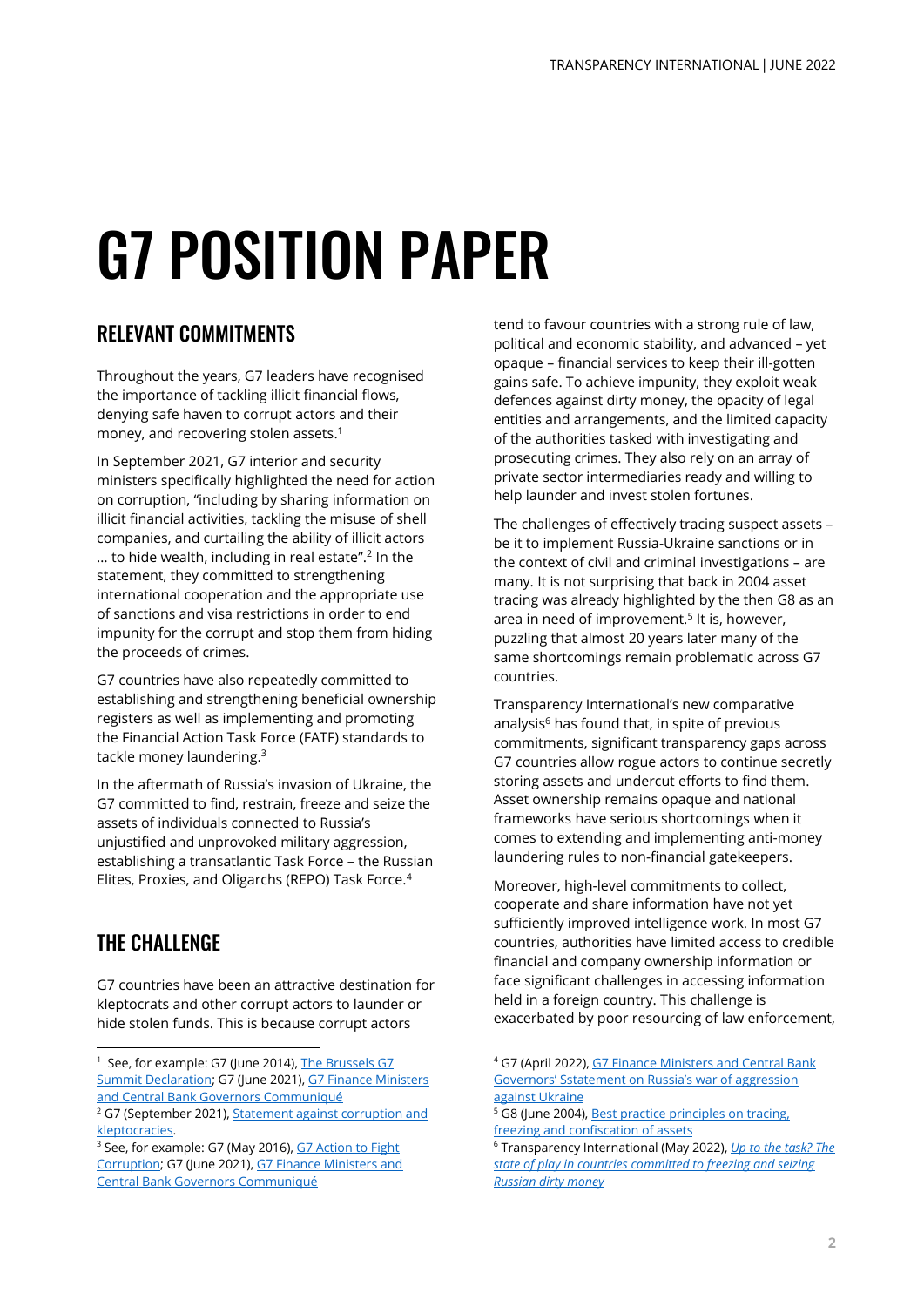supervisory authorities and financial intelligence units. Improving intelligence and information sharing among domestic competent authorities as well as foreign authorities remains one of the most important issues to be addressed.

Yet, the policy priorities set by the German G7 Presidency for 2022 not only fail to follow up on previous commitments, but they do not even recognise the importance of tackling corruption and illicit financial flows to achieve the stated overall goal of "progress towards an equitable world".

Russia's aggression against Ukraine in February 2022 ignited a global reckoning over the dangers of kleptocracy and the international community's decades-long complicity. G7 countries have an obligation to bring the fight against kleptocracy and transnational corruption to the centre of the debate and to, once and for all, take decisive measures to reform the global financial system.

### RECOMMENDATIONS

Transparency International urges G7 countries to strengthen their individual and collective efforts to tackle kleptocracy and transnational corruption. To efficiently combat all illicit assets – originating from Russia or elsewhere – we urge G7 governments to provide the public with a detailed update on their joint efforts and **develop a clear action plan** to overcome the identified challenges in the following areas.

- **1. Strengthen multilateral efforts.** As also argued in the C7 Open Societies Statement 2022, the REPO Task Force should expand its current coordination efforts beyond just Russian elites. A permanent international body should be established to coordinate efforts and share intelligence about investigations into transnational corruption, money laundering and financial crime.
- **2. Fast-track key transparency measures**. As a matter of priority, G7 should define and commit to global standards on beneficial ownership transparency, disclosing the ultimate owners of companies in a central, public registry with free and open data. Further, all G7 countries should establish and maintain central registers with verified information about the beneficial ownership of companies, trusts and assets – including luxury goods. Governments should provide publicly available information in open data formats so that foreign authorities, media

and civil society can support accountability efforts.

- **3. Regulate and hold all professional enablers to account**. Banks, corporate service providers, lawyers, investment fund managers, accountants, real estate agents and luxury goods dealers should be obligated to identify the beneficial owners of customers and report suspicious transactions to authorities. They should be regularly supervised and punished if found to support sanctions evasion and other crimes.
- **4. Effectively resource financial intelligence units and law enforcement**. Countries should substantially increase the resourcing of dedicated financial crime investigative units in national law enforcement with a strategic focus on investigating complex, large scale corruption and money laundering cases.
- **5. Strengthen mechanisms for tracing, seizing, confiscating and returning assets**. Going beyond sanctions, countries should ensure they have civil and criminal mechanisms to seize and confiscate assets – including, for example, unexplained wealth orders or non-convictionbased forfeiture – and eventually return these assets to the victims of corruption.

Cross-border crimes require cross-border responses. The success of the multilateral efforts to hold corrupt individuals accountable and end advanced economies' complicity in creating safe havens for illicit wealth depends on the G7 stepping up now.

### **Supporting information**

Transparency International (May 2022), *[Up to the](https://www.transparency.org/en/publications/up-to-the-task-freezing-seizing-russia-dirty-money)  [task? The state of play in countries committed to](https://www.transparency.org/en/publications/up-to-the-task-freezing-seizing-russia-dirty-money)  [freezing and seizing Russian dirty money](https://www.transparency.org/en/publications/up-to-the-task-freezing-seizing-russia-dirty-money)*

C7 (May 2022), [Open Societies Statement 2022](https://civil7.org/wp-content/uploads/2022/04/C7-Open-Societies-Statement.pdf)

Transparency International (May 2022), *[The](https://knowledgehub.transparency.org/helpdesk/the-challenges-of-asset-freezing-sanctions-as-an-anti-corruption-tool)  [challenges of asset freezing sanctions as an anti](https://knowledgehub.transparency.org/helpdesk/the-challenges-of-asset-freezing-sanctions-as-an-anti-corruption-tool)[corruption tool](https://knowledgehub.transparency.org/helpdesk/the-challenges-of-asset-freezing-sanctions-as-an-anti-corruption-tool)*

#### **Contact information**

Maíra Martini, Research and Policy Expert – Corrupt Money Flows[, mmartini@transparency.org](mailto:mmartini@transparency.org)